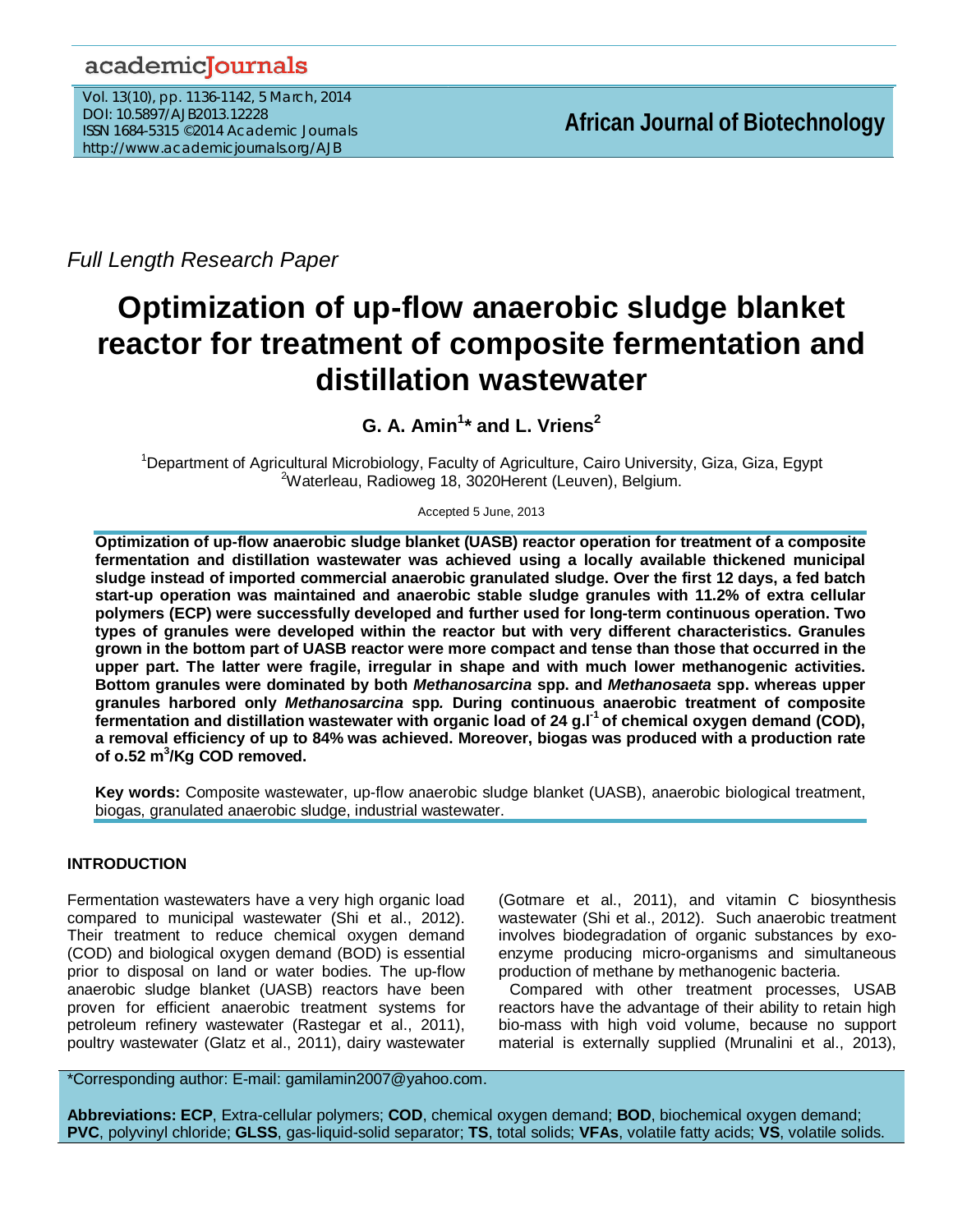

**Figure 1.** Schematic diagram for experimental set-up of the UASB reator. I, Waste water reservoir; 2, feeding pump; 3, heat exchange unit; 4, UASB reactor; 5, three-phase separator; 6, effluent overflow; 7, effluent collector; 8, gas outlet; 9, gas collector; 10, side-arm measuring device; 11, gas discharge valve; 12, sampling ports.

their independence from mechanical mixing of reactor contents (Ghangrekar and Kahalekar, 2003), and their ability to cope with perturbances from temperature fluctuations and high organic loading rates (Nidal 2008; Kovacik et al., 2010).

The successful operation of an UASB reactor depends on the use of highly flocculated compact sludge aggregates called granules (Najafpour et al., 2006; Narihiro et al., 2009). These anaerobic sludge granules can be supplied as commercial product or possibly formed during the start-up of UASB reactors by self immobilization of anaerobic bacterial cells, a process which is correlated with the production of extra-cellular polymers (ECP) by these cells (Schmidt and Ahring, 1994; Yoochatchaval et al., 2008).

Several researchers (Emiliano et al.2006; Vlyssides et al., 2008; Shi et al.2012) have suggested that the loose structure of filaments of methanogenic bacteria, *Methanosaeta* spp*.* cells and the clamps formed by *Methanosarcina* spp*.* cells, are the most crucial factors affecting stability of the granules. In absence of commercial preparations of anaerobic granulated sludge, development of anaerobic sludge granules starting from a locally available thickened sludge and their utilization for continuous anaerobic treatment of industrial wastewater, produced by various fermentation industries, were the objectives of the present study.

# **MATERIALS AND METHODS**

#### **Wastewater**

The wastewater used throughout this investigation was obtained from The Company of Sugar and Integrated Industries, Hawamdia

complex, Giza, Egypt. The final wastewater stream comprises of wastewaters coming from yeast, ethyl alcohol and distillation industries.

#### **Bioreactor**

The UASB reactor was made of polyvinyl chloride (PVC). The working volume of the reactor was 12 litres, consisting of 10.8 litres column portion with 15 cm in ID and 68 cm in height, and a 1.2 litre Gas-liquid-solid separator (GLSS). Three sampling ports were located at 15, 30 and 45 cm from the reactor bottom. The schematic representation of the experimental set-up is shown in Figure 1. The reactor operated in upflow mode. The biogas was collected from the top of the reactor to a flexible water-filled gasholder fitted with measurement systems for both gas and liquid flows. A top opening in the gasholder was used to discharge the biogas every time the gasholder was completely filled.

#### **Development of stable anaerobic granular sludge**

In view of the absence of locally sold commercial preparations of granular anaerobic sludge, sludge obtained from a gravity thickener at municipal wastewater treatment plant at Zenien, Giza was used to seed the reactor. Two liters of the thickened sludge with 2.8% total solids (TS) and 76% volatile solids (VS) were introduced, into UASB reactor, and stored for two weeks in order to improve its anaerobic activities. For further improvement of sludge settling capacity and methanogenic characteristics, the reactor was operated in fed-batch upflow mode at a loading rate of 0.5 g COD litre<sup>1</sup>. day<sup>-1</sup> of diluted wastewater with a COD content of 12 000 ppm . Samples were collected over 12 days from both the lowest and the highest sampling ports and analyzed.

#### **Characteristics of the anaerobic sludge granules**

Compared to most probable number (MPN) technique and other cultivation methods, microscopic examination was proven as a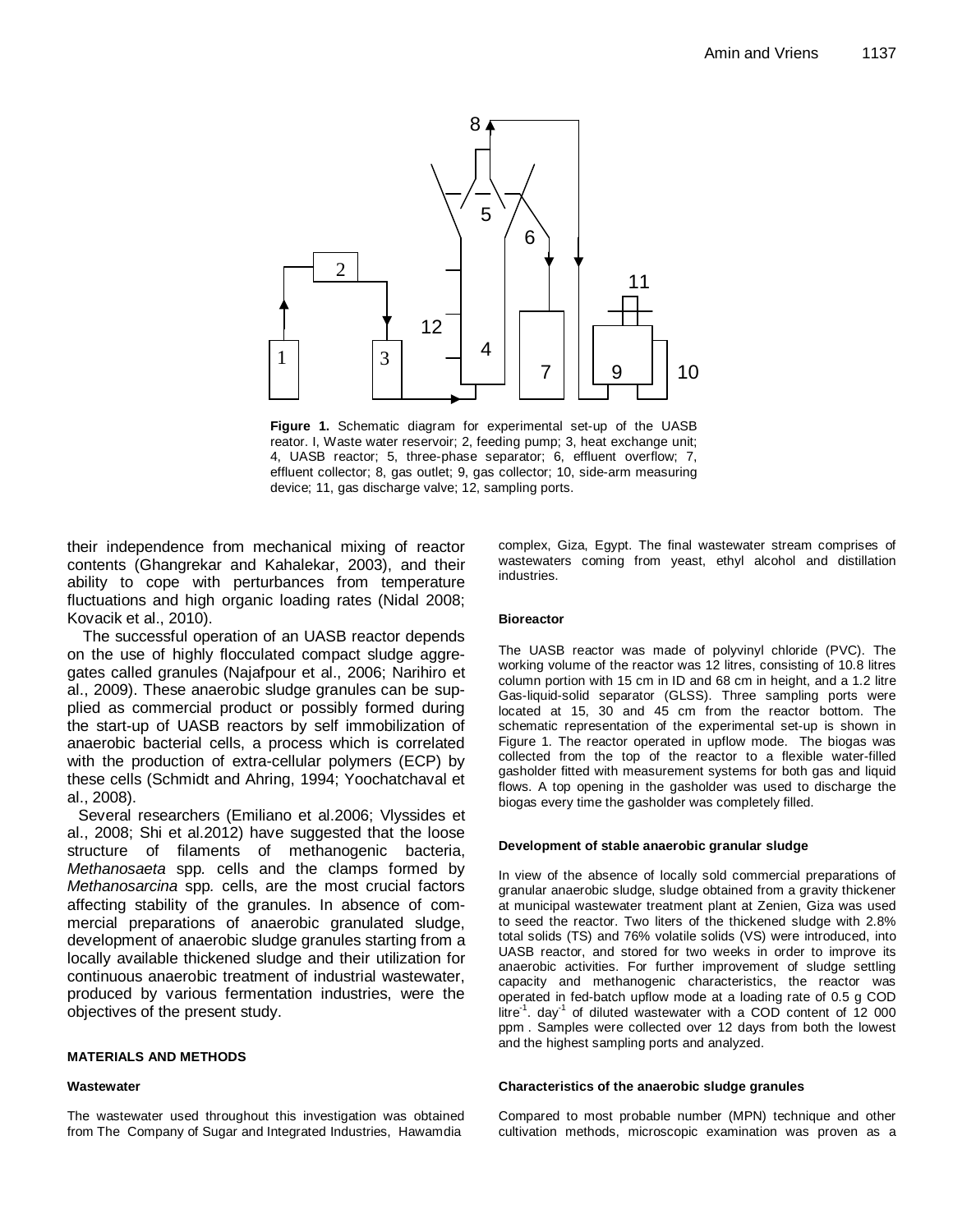|                        |  |  | Table 1. Chemical composition of |  |
|------------------------|--|--|----------------------------------|--|
| industrial wastewater. |  |  |                                  |  |

| <b>Parameter</b>      | <b>Value</b> | Unit |
|-----------------------|--------------|------|
| рH                    | 42           | Ső   |
| COD                   | 24300        | ppm  |
| <b>BOD</b>            | 15000        | ppm  |
| <b>Total Nitrogen</b> | 430          | ppm  |
| Total phosphorous     | 128          | ppm  |
| BOD/COD               | 0.61         |      |

reliable technique for anaerobic granular sludge examinations particularly those concerning with methanogenic populations (Yoochatchaval et al., 2008; Shi et al., 2012). Therefore, microscopic examination was used in this study to study different microbial groups contributed if sludge granules at the bottom and upper part of the bioreactor.

#### **Optimization of continuous operation of the UASB reactor**

Composite fermentation and distillation wastewater was fed into the reactor continuously at a rate of 4 litres day<sup>-1</sup> (retention time three days) with a stepwise increase in COD content (organic loading rates of 4, 6 and 8 g COD. litre<sup>-1</sup> day<sup>-1</sup>). The pH of wastewater was adjusted at  $7.5 \pm 0.2$  before being passed through an external heat exchange unit in order to control influent temperature at  $35 \pm 0.5$ . The organic loading rate was increased when the previous steady state was reached and maintained for three volume turnovers at least. Samples were taken from reactor effluent every 24 h and analyzed.

#### **Analytical methods**

The effluent from the UASB reactor was analyzed for residual COD, pH, and total volatile fatty acids (VFAs) and BOD in raw wastewater and the volatile solids (VS) of the granules according to the American Public Health Association (APHA) (1989). Acetate and propionate were determined gchromatographically (Amin et al., 1983). After thermal extraction of sludge granules at 70°C in a shaking water bath for 4 h, the water soluble ECP were separated by centrifugation at 9500 g for 10 min and analyzed for polysaccharides using the phenol/sulphuric acid method of Dubois et al. (1956), protein as Kjeldahl nitrogen (Schmidt and Ahring, 1994) and lipids by gas chromatography (Arneborg et. al., 1993), after methylation by KOH and methanol.

#### **RESULTS AND DISCUSSION**

#### **Chemical composition of wastewater**

Table 1 illustrates the chemical composition of wastewater. Clearly, wastewater contains the three major nutrients (nitrogen, carbon and phosphorous) in excess amounts than required for anaerobic metabolism. The COD: N: P ratio was 1000: 17: 5, which is considerably higher than that cited in literature (1000: 13: 3, Mrunalini et al., 2013) for optimum anaerobic metabolism. Certainly, this could be considered to be an advantage as no

external nutrient addition was required throughout the whole investigation. Only pH of the wastewater had to be controlled as mentioned above.

# **Start-up of UASB reactor**

#### *Conversion of COD in UASB reactor*

A fed-batch operation of UASB reactor was commenced after two weeks from seeding with municipal thickened as described above. Samples were taken and analyzed over 12 days. The performance of the reactor is shown in Figure 2 and Table 2. As operation proceeded, both consumption of COD and production of VFAs increased with acetic and propionic acids being the major components. Acetic acid was consumed much faster than propionic acid.

Up to 1910 ppm of propionic acid were detected on day 5 with only 230 ppm of acetic acid. Despite the high COD removal efficiency of 85%, biogass yield was very low, only 0.13 litres/g consumed COD (Table 2). This is most probably due to accumulation of high concentration of VFAs (2550 ppm). From days 5 to 9, biogas production was markedly improved as a result of breakdown of VFA indicating stimulation of methanogenic microorganisms. The best performance was observed on day 9 with a COD removal efficiency of 88% and the highest biogas yield of 0.66 liters/g consumed COD. The total VFA concentration decreased down to 1540 ppm. With further fed-batch operation, a total different performance characterized by a dramatic deterioration in COD removal efficiency was noticed. Both residual COD and concentration of VFA, particularly propionic acid increased sharply in reactor effluent and biogas production rate decreased (Table 2). Similarly several investigators have reported that propionate oxidation to acetic acid was the rate-limiting step of anaerobic methane production from various fermentative substrates (Harada et al., 1996; Kovacik et al., 2010).

The lowest COD removal efficiency of only 33% was recorded on day 12 with the highest concentration of propionic acid (2400 ppm). Acidification of reactor contents must have taken place as pH of reactor effluent decreased down below 4 (Figure 1). This resulted in a partial inhibition of methanogenic activity of developed sludge as biogas yield decreased to 0.44 litres/g consumed COD.

# *Development of anaerobic granular sludge within UASB reactor*

It is well known that, both cell-to-cell adhesion and formation of anaerobic sludge granules are very much correlated with microbial excretion of ECP. Therefore, the amounts and chemical composition of ECP of the developed sludge granules from the bottom and the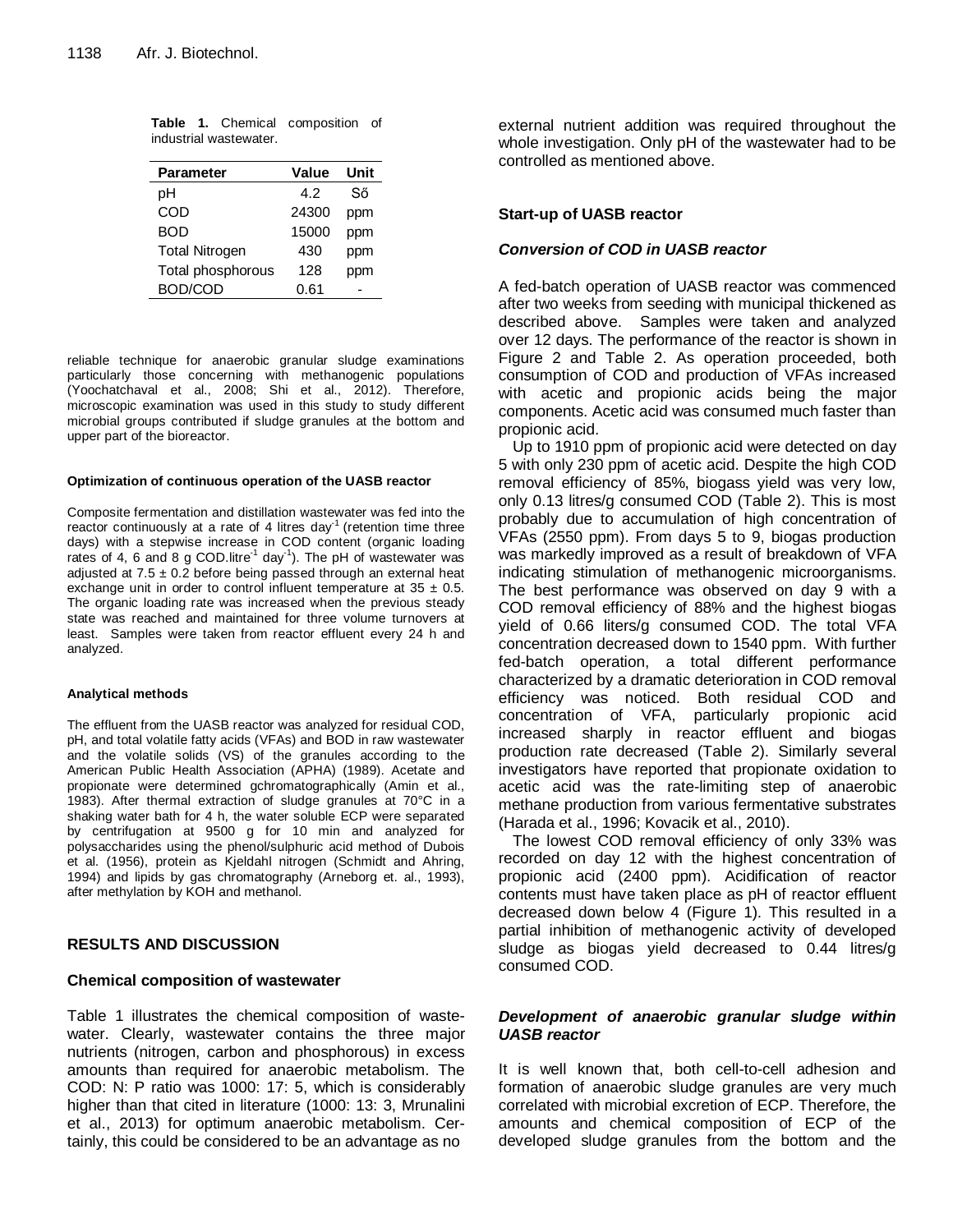

**Figure 2.** Performance of UASB reactor during fed-batch operation. A and B are operation stages between days 5, 9 and 12, respectively. COD value taken after excluding the stages between days 5, 5 and 12, respect<br>amount of COD consumed in VFAs synthesis.

**Table 2.** Kinetic parameters on performance of UASB during fed-batch operation.

| <b>Parameter</b>                         |      | Day 5 Day $9$ | Day 12 |
|------------------------------------------|------|---------------|--------|
| Biogas yield (liters biogas/g COD cons.) | 0.13 | 0.64          | 0.46   |
| Concentration of VFAs (q/l)              | 2.50 | 1.46          | 3.00   |
| Removal Efficiency (%)                   | 85.0 | 88 O          | 36.0   |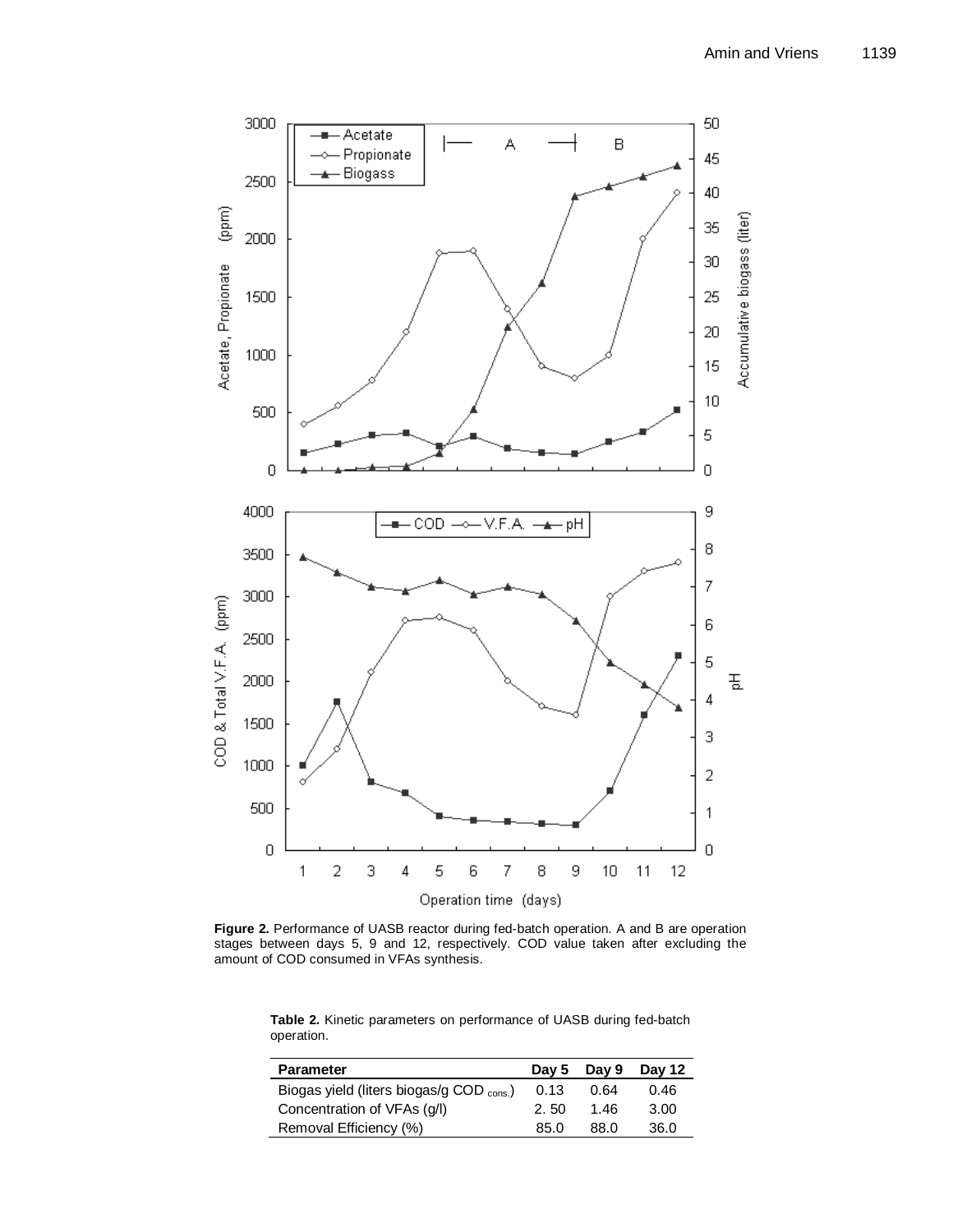| Type of granule | Concentration mg/g of VSS |                 |       |                        |            |  |
|-----------------|---------------------------|-----------------|-------|------------------------|------------|--|
|                 | <b>Protein</b>            | Poly-saccharide | Lipid | Protein/polysaccharide | <b>ECP</b> |  |
| Upper granules  | 67.85                     | 8.19            | 0.74  | 8.3                    | 76.78      |  |
| Bottom granules | 90.09                     | 15.3            | 0.204 | 5.9                    | 105.59     |  |

**Table 3.** Chemical composition of extra-cellular polymers (ECP) of granules formed in UASB reactor during fed-batch operation.

upper part of UASB reactor was determined over the last four days of fed-batch operation and related to the dramatic change in reactor performance. Table 3 shows the results. It is very clear that granules developed in the bottom part of UASB were very much different from those formed in the upper part. The total amount of ECP was higher in former granules compared with those formed in the upper part being 105.6 and 76.8 mg.g<sup>-1</sup> (VS), respectively. The reported percentages of ECP in different anaerobic granular sludge are between 0.6 and 20% of VS, depending on type of wastewater, extraction and analytical methods for ECP (Emiliano et al., 2006; Gotmare et al., 2011). The obtained results show also that in both types of granules, protein contributes the major part of ECP followed by polysaccharides. The granules grown in the bottom part of the reactor had markedly higher contents of protein and polysaccharides per gram VS in their ECP compared to granules formed in the upper part.

It is suggested that the implemented fed-batch operation mode might have created an up-flow staged sludge-bed system similar to that reported by Yetilmezsoy and Sakar (2008) with various compartments along the upflow direction of the UASB reactor. The wastewater fed daily at reactor bottom might have generated a zone for fermentation of complex substances in the bottom part, which gradually becomes lower in the following upper parts, leading to more acetogenic and methanogenic substrates, such as propionic and acetic acids, in the upper part (compartment) of UASB reactor. This must be considered to explain the similarity between the obtained results and those reported by Schmidt and Ahring (1994) who found that changing the feed of an UASB reactor from a sugar-containing wastewater to a synthetic wastewater containing acetate, butyrate and proionate resulted in a decrease in both protein and polysaccharides content of the ECP of sludge granules. More recently, Kovacik et al. (2010) reported major changes in microbial diversity in biogranules in response to changes in nature and concentration of organic load fed into UASB reactor.

Lipids have also been detected in ECP of bottom and upper part granules with much lower amounts than protein and polysaccharides. However, granules grown in the bottom part had significantly lower amounts of lipids compared to upper part granules (0.204 and 0.740 mg.g<sup>-1</sup> VS, respectively). Similarly, Schmidt and Ahring (1994)

found that granules with low content of ECP had higher amount of lipids compared to granules with high ECP content. The authors suggested that higher excretion of lipids could be a way of compensating for the lower production of protein and polysaccharides in anaerobic sludge granules.

# **Characteristics of the anaerobic sludge granules**

Dolfing (1986) reported that microscopic examination gave up to 50% more methanogens than MPN techniques. Besides, all cultivation methods are selective and non-cultivable strains cannot be counted. In the present study, microscopic observations showed that bottom granules contained both easy detected auto fluorescent *Methanosarcina* coccoids and gas- vacuolated bamboo-shaped *Methanosaeta* filamentous rods*,*  whereas only *Methanosarcina* cells dominated granules formed in the upper part. Narihiro et al. (2009) pointed out that *Methanosarcina* spp., unlike *Methanosaeta* spp*.,* have the capacity to use acetate, butyrate and propionate.

*Methanosaeta* spp. is known to grow only on acetate. This might be considered to explain the presence of *Methanosarcina* dominated granules in the upper part of UASB reactor, when acidic conditions were developed. Microscopic examination showed also that granules grown in the bottom part of UASB reactor were more compact, and tense than those occurred in the upper part. The latter were fragile and irregular in shape.

# **Optimization of continuous operation of UASB reactor**

In view of the above-mentioned results, it was decided to start feeding wastewater in a continuous mode in an attempt to washout acidic wastewater from the reactor, get red of fragile sludge granules in the upper part and maintain those actively growing granules in the bottom part of the USAB reactor. Optimization of the UASB reactor continuous operation for anaerobic treatment of industrial wastewater having higher organic loads was also considered. Wastewater was fed into the reactor continuously at a rate of 4 litres.day $<sup>-1</sup>$  (retention time of</sup> three days) with a stepwise increase in COD content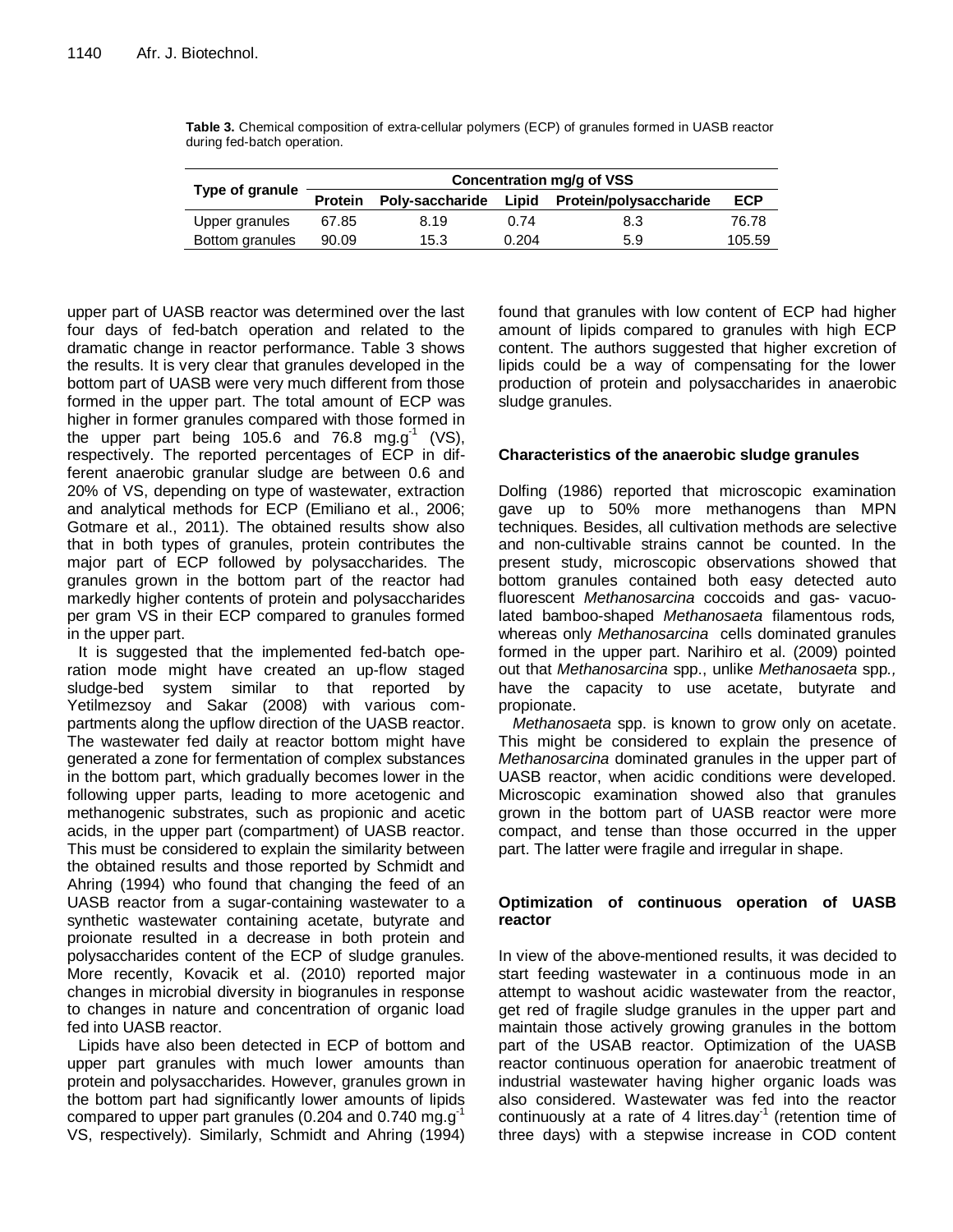

**Figure 3.** Performance of UASB reactor during continuous operation using industrial wastewater with different organic loading loading rates. SS1, steady state at 4 g COD/L/d; SS 2, steady state at 6 g COD/L/d ; SS 3, steady state at 8 g COD/L/d. COD values taken after excluding COD consumed in VFA synthesis.

**Table 4.** Removal efficiency and biogas production by UASB reactor during steady state conditions of anaerobic treatment of industrial wastewater with different organic loads.

|                                                       | Steady state at organic loading rate (g COD. Litre <sup>-1</sup> .d <sup>-1</sup> ) |      |      |  |
|-------------------------------------------------------|-------------------------------------------------------------------------------------|------|------|--|
| <b>Operation parameter</b>                            | 4                                                                                   |      | 8    |  |
| Final discharge COD (ppm)                             | 3275                                                                                | 4170 | 4067 |  |
| Bioreactor productivity liters biogas /g consumed COD | 0.48                                                                                | 0.52 | 0.52 |  |
| Liters biogas / liter of reactor volume / day         | 1.66                                                                                | 2.80 | 4.08 |  |
| mg V.F.A. / g consumed COD                            | 3.79                                                                                | 2.40 | 1.92 |  |
| Removal efficiency (%)                                | 73                                                                                  |      | 84   |  |

(organic loading rates of 4, 6 and 8 g COD.litre<sup>-1</sup>. day<sup>-1</sup>). The organic loading rate was increased when the previous steady state was reached and maintained for three volume turnovers at least. Samples were taken from reactor effluent every 24 h and analyzed for residual COD, VFAs, acetate, propionate and biogas. Figure 3 and Table 4 show the results. For each loading rate transit increases in COD and VFA content of the reactor effluent, particularly propionate, were observed followed by a steady state. After adaptation period (the first 2 weeks), UASB reactor reached the first steady state with 73% removal efficiency of the COD. However, biogas production yield was only 0.48 liters.  $g^{-1}$  consumed COD

most probably due to the high production of VFAs (3.79 mg .g<sup>-1</sup> consumed COD. As loading rate increased COD, removal efficiency and biogas production yield increased in directly proportional way to give the highest biogas yield and COD removal efficiency of 0.52 liters. g consumed COD and 84%, respectively. The production of VFAs decreased to 1.9 mg.  $g^{-1}$  consumed COD. With regard to pollution control, the results show that efficiency of COD removal using UASB reactor compares very favorably with those reported by other investigators (60 to 80% by Ghangrekar and Kahalekar (2003); 59-76% by Bertin et al. (2004); 75% by Gotmare et al. (2011)). Moreover, continuous operation of UASB reactor showed